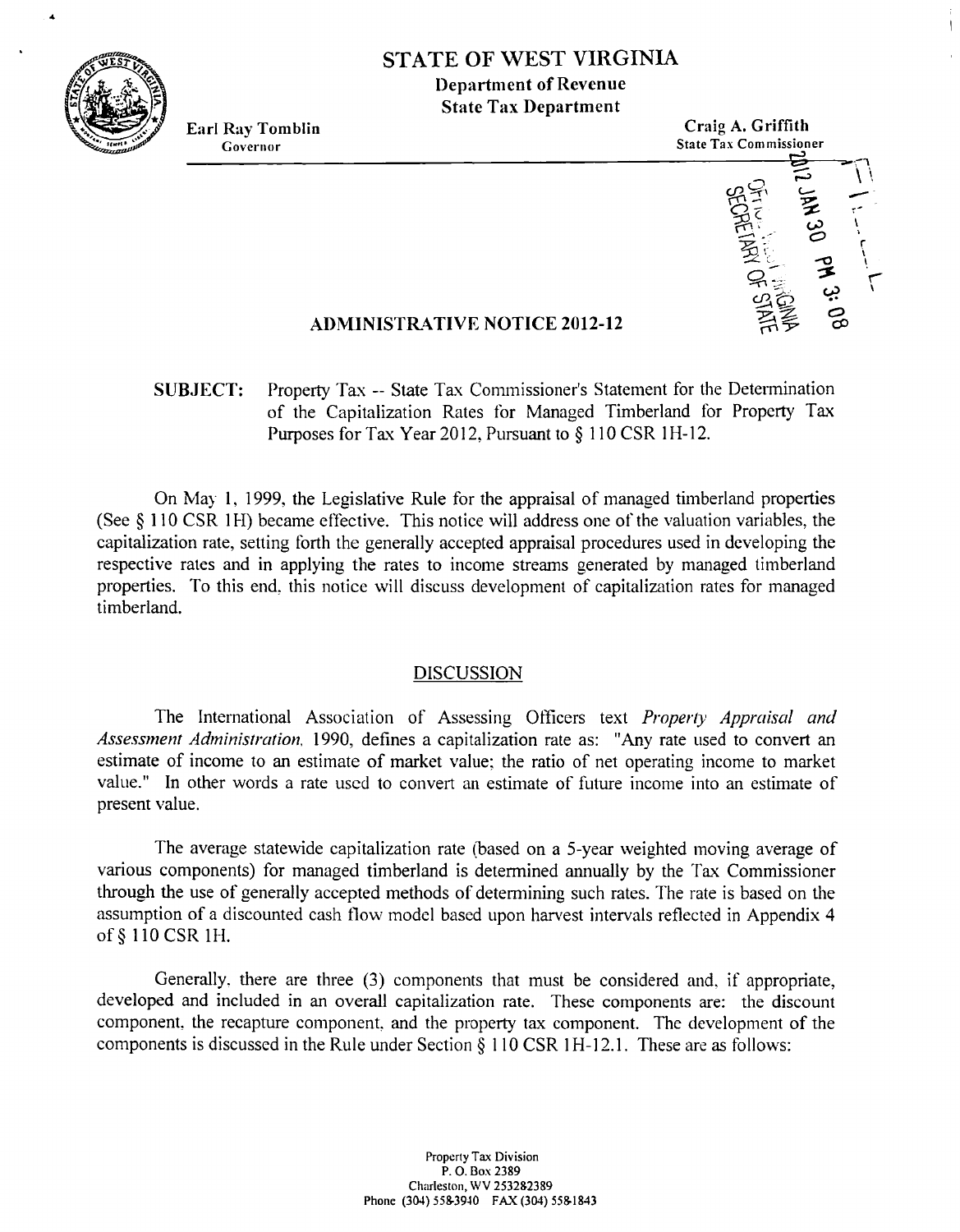#### **Administrative Notice 2012-12**

#### DISCOUNT COMPONENT

The summation technique is used to develop a discount component of the capitalization rate. The five sub-components of the discount component are:

**Safe Rate.** -- The safe rate reflects a rate of return that an investor could expect on an investment of minimal risk. This rate is devclopcd through weighted averages of interest rates offered on fiveyear United States Treasury Bills for the five years immediately preceding the appraisal date.

**Nonliquidity.** - The nonliquidity rate is developed through an amual review to determine a reasonable estimate of time that timberland, when exposed for sale, remains on the market before being sold. The time thus determined is used to identify United States Treasury Bills with similar time differentials in excess of thirteen-week Treasury Bills. The interest differential between these securities is used to represent the nonliquidity rate. For examplc. if it is determined that a tract of timberland remains on the market for an average of nine months (39 weeks) before being sold, the nonliquidity rate is derived by subtracting the rate on 13-week Treasury Bills from the ratc on oncyear Treasury Bills. This review considers the weighted average of these differences for a five-year period immediately preceding the appraisal date.

**Risk Rate.** -- The relative degree of risk of an investment in timberland is developed through an annual review of thirty-year Unitcd States Treasuty Bills less five-year United States Treasury Bills. The review considers the weighted averages of debt and equity components of these differences for a five-year period immediately preceding the appraisal date.

**Management Rate.** -- The management rate represents the cost of managing the investment, not the cost of managing the timberland. Historically, the management rate has been one-half of one percent (0.5%): therefore, this rate is considered the industry standard for current applications.

**Inflation Rate (negative).** -- Nominal interest rates, including the "safe rate" mentioned above. are higher than real rates by an amount representing expectation of future inflation. Therefore, the capitalization rate must be a real rate. net of expectation of inflation. The inflation rate is established through a weighted average analysis of the most recent five calendar year's urban consumer price index as determined by the United States Department of Labor. Bureau of Labor Statistics.

In determining the discount component of the capitalization rate, the Tax Commissioner determines the sum of the safe rate, the nonliquidity rate, the risk rate, and the management rate. and deducts from this sum the inflation rate.